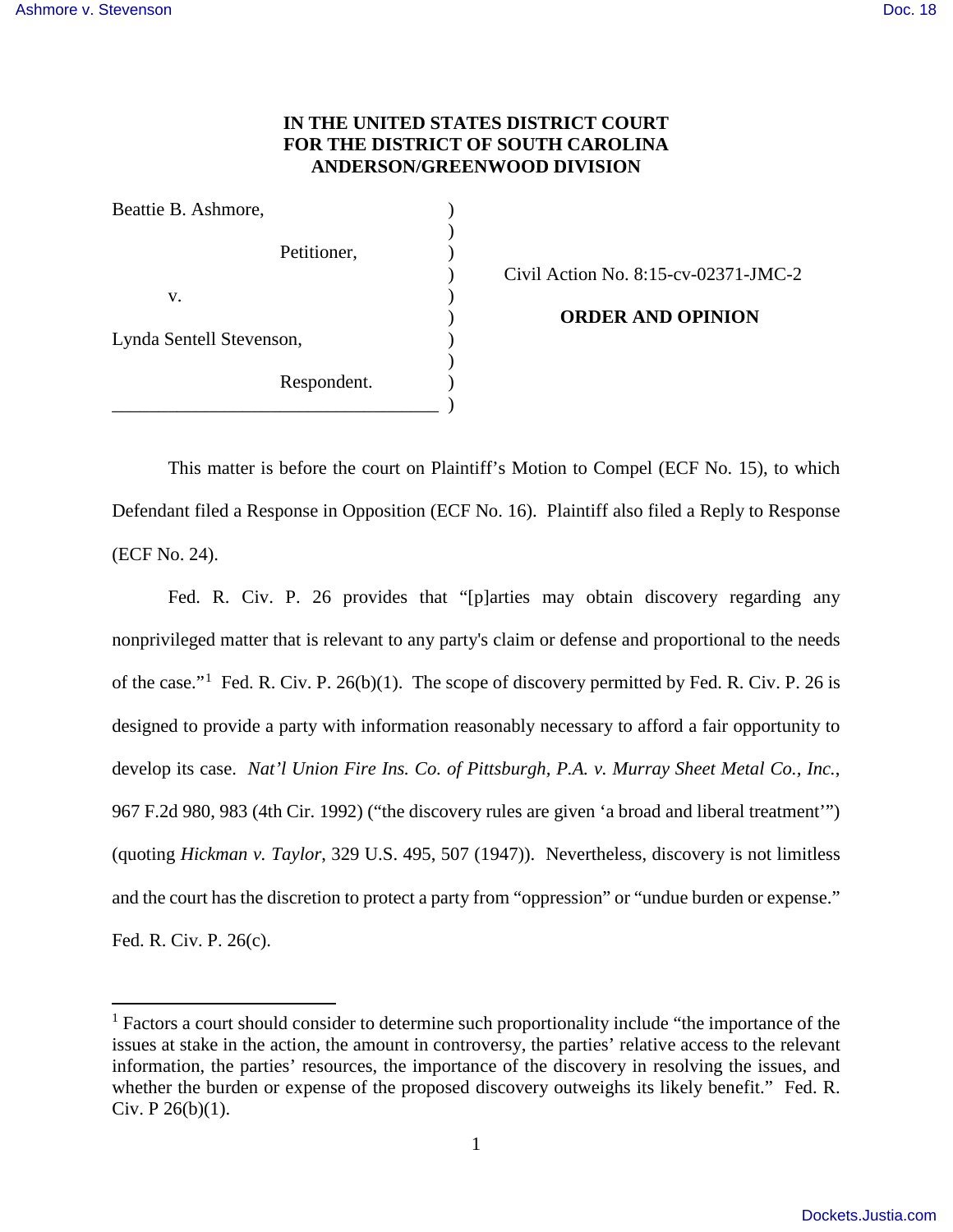"If a party fails to make a disclosure" required by Fed. R. Civ. P. 26, "any other party may move to compel disclosure and for appropriate sanction" after it has "in good faith conferred or attempted to confer with the person or party failing to make disclosure or discovery in an effort to obtain it without court action." Fed. R. Civ. P. 37(a). Specifically, a party "may move for an order compelling an answer, designation, production, or inspection." Fed. R. Civ. P. 37(a)(3)(B).

Plaintiff asserts that the type of information it seeks in Interrogatory Numbers  $7, <sup>2</sup> 8, <sup>3</sup>$  $7, <sup>2</sup> 8, <sup>3</sup>$  $7, <sup>2</sup> 8, <sup>3</sup>$  $7, <sup>2</sup> 8, <sup>3</sup>$  $7, <sup>2</sup> 8, <sup>3</sup>$  and 9<sup>[4](#page-1-2)</sup> is "highly relevant" to the claims asserted in the Complaint. It explains:

Defendant's conduct with regard to her assets and liabilities and her behavior during his time invested with Wilson and AB&C, as well as her conduct after Wilson was arrested is relevant to whether Defendant would have been on notice of the possibility of fraudulent conduct. Defendant's handling of other investments and management of other assets goes to the breadth and scope of Stevenson's understanding with regard to Wilson's scheme.

(ECF No. 15 at 2.) In its Response, Defendant disagrees, primarily contending that discovery

pertaining to Lynda's assets are irrelevant to claims in this case. (*See* ECF No. 3 at 3–6.)

Defendant further discusses concerns about her privacy in encouraging this court to use its

discretion to deny Plaintiff's Motion to Dismiss. (*See id.* at 3–5.)

<u>.</u>

Indeed, broad discretion is afforded a district court's decision to grant or deny a motion to

compel. *Erdmann v. Preferred Research Inc.*, 852 F.2d 788, 792 (4th Cir. 1988). Exercising that

<span id="page-1-0"></span> $2$  "Identify for the past five (5) years, and with specificity, all assets (owned, in whole or in part by Defendant), including, but not limited to, real property, personal property, bank or other financial accounts, investment accounts, automobiles, life insurance policies, stocks and bonds, offshore assets, and annuities." (ECF No. 15-1 at 2.)

<span id="page-1-1"></span><sup>&</sup>lt;sup>3</sup> "For each asset, state with particularity if any amount of money is owed or lien outstanding, and the name of the credit holder (i.e. bank, mortgage lender) for each asset." (ECF No. 15-1 at 2.)

<span id="page-1-2"></span><sup>&</sup>lt;sup>4</sup> "Identify any and all assets owned or acquired within the last five (5) years with money received from Ronnie Gene Wilson ("Wilson") and/or Atlantic Bullion & Coin, Inc. ("AB&C") whether by payout or otherwise, including any asset that was purchased outright with Wilson/AB&C funds or the value of which was enhanced or equity increased by Wilson/AB&C funds." (ECF No. 15-1 at 2.)